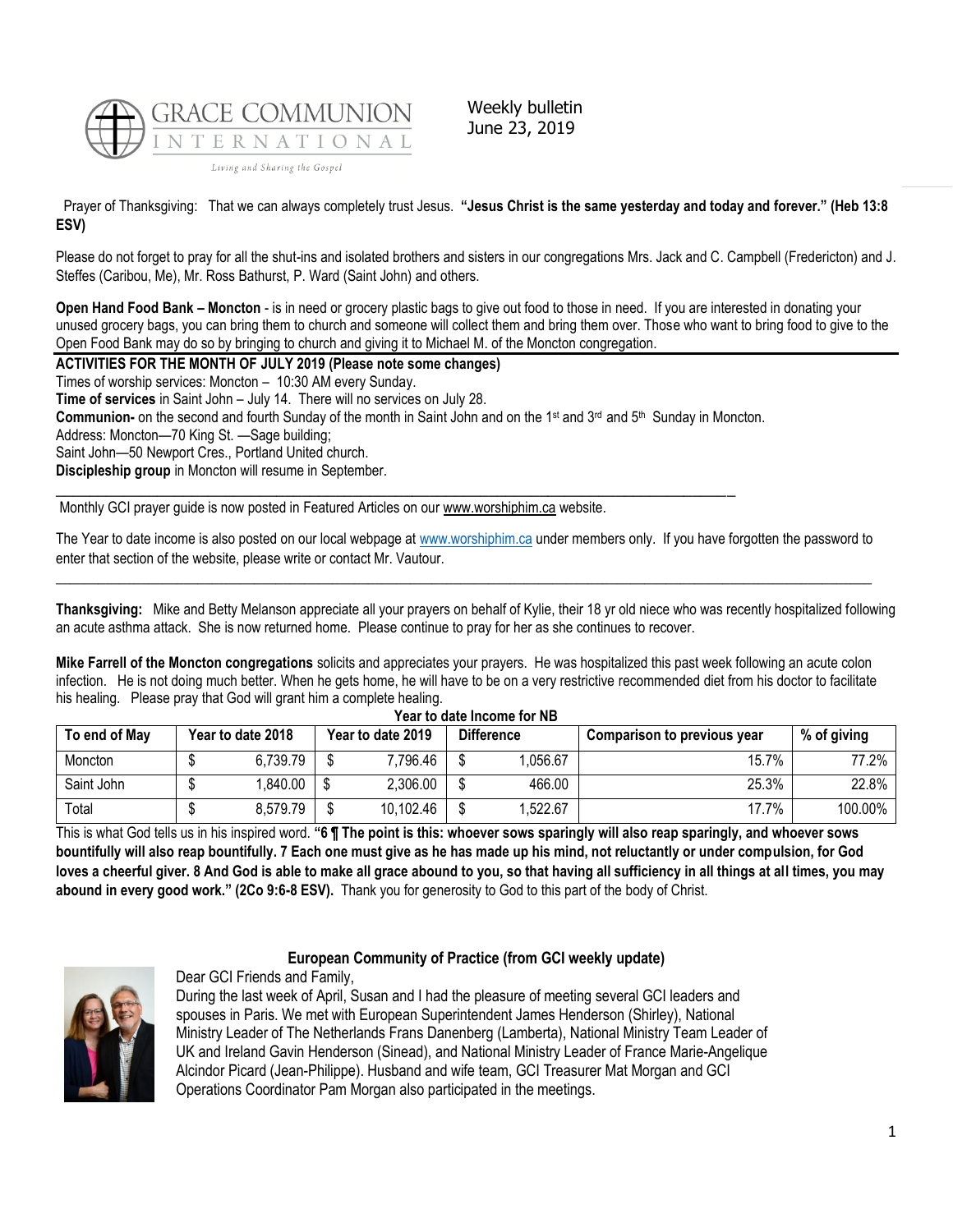Greg and Susan Williams This was our first European Community of Practice meeting. A "Community of Practice" is a group of like-minded leaders who are working together to fulfill a shared vision, support one another, and

share resources. These important gatherings are used to share news about our current status (strengths, weaknesses, opportunities and threats); to share lessons we have learned, innovative ideas that may be of value to the group, and to consider ways we can bolster the ministry efforts across the region. We have six such groups in GCI.



This meeting took place in the Picards' home, where we were given a taste of French life with many delightful foods in the comfortable environment of a private home. James started our time together with communion—always a good and appropriate way to acknowledge the presence of Jesus in our lives and ensuing discussions as we seek to follow him in caring for our churches. Many gave reports about the status of our churches inclusive of challenges and

opportunities. I dubbed 2019 my "Year of Discovery," and during these meetings, I

learned much about our churches spread across the European region (with more yet to learn). As much as growing in understanding of the state of our churches is part of my job, building relationships with the leaders is of equal importance.



Establishing relational chemistry is vital in establishing trust, and it takes trust to form meaningful working relationships that help us to collaborate and experience the synergistic energy of the team. Permit me to share a story that better describes relational chemistry (with permission from Marie-Angelique). Shortly after James shared communion, the meeting moved to open discussion. Marie-Angelique, who is known for her honesty as much as for her gracious hospitality, openly stated, "We know Joseph Tkach, but you, we don't

know you." I thought that was fair, and I decided to put my PowerPoint presentation aside. We spent time getting to know each other and I a[llowed the meetin](https://update.gci.org/wp-content/uploads/2019/06/IMG_2261.jpg)g to follow the course of topics most concerning to the group.



The day after our meetings, we attended the Paris church and celebrated with them in the new hall they were able to purchase. The hall is still being modified into a functioning church facility, but we are excited because it is in a wonderful part of the city. During the service, the members were provided headsets so the French-speakers would be able to hear an interpreter for my sermon message. However, the headsets were not working properly, and prior to my message, Marie-Angelique told me, "We will have to do this sequentially." This meant I would speak a sentence or two in English and she would then translate in French. Though it seems awkward, the comments

from many in attendance were overwhelmingly positive. It appeared to them that Marie-Angelique and I were giving the sermon as one voice and our rapport with one another was apparent. Chemistry and trust were being built.

I spent the final day with James recapping what we had heard and establishing provisional plans for work that he will attend to – though good, a supervisor's work has no end. My work with our European brothers and sisters will continue as I plan to visit the UK in November. I will sit in as a guest at their Board meeting, and spend time with Gavin in their Home Office. I am also looking to returning to France in 2020 and spending more time in relationship building at their annual celebration in Evian.

I am discovering how wonderful our GCI leaders are, and I continually thank God that he has raised up such faithful men and women for such a time as this.

Praising God for faithful leaders, Greg Williams

## \_\_\_\_\_\_\_\_\_\_\_\_\_\_\_\_\_\_\_\_\_\_\_\_\_\_\_\_\_\_\_\_\_\_\_\_\_\_\_\_\_\_\_\_\_\_\_\_\_\_\_\_\_\_\_\_\_\_\_\_\_\_\_\_\_\_\_\_\_\_\_\_\_\_\_\_\_\_\_\_\_\_\_\_\_\_\_\_ **Old Testament Laws: Sabbath and Sunday in the Early Church (https://archive.gci.org/articles/sabbath-and-sunday-in-the-early-church/)**

The earliest Christians were law-abiding Jews in Jerusalem, who attended Jewish festivals and observed Temple rituals **[\(Acts 2:1;](https://biblia.com/bible/niv/Acts%202.1) [3:1;](https://biblia.com/bible/niv/Acts%203.1) [15:5;](https://biblia.com/bible/niv/Acts%2015.5) [21:20\)](https://biblia.com/bible/niv/Acts%2021.20).** They apparently observed the seventh-day Sabbath, too. However, in the second, third and fourth centuries we find that almost all Christians observed Sunday — sometimes as a Sabbath-like day of worship meetings and rest, sometimes as a day for worship and work, sometimes in addition to the Sabbath and sometimes instead of the Sabbath.

How did the change in worship day occur? This chapter examines the evidence we have for the first and second centuries.

**The first century**

To begin our research into first-century Christian worship days, we look first at the New Testament. We have already noted the example of Jesus, the example set in the early church, and what Paul taught about the Sabbath.

**The New Testament also gives us examples of Christians meeting on Sunday.**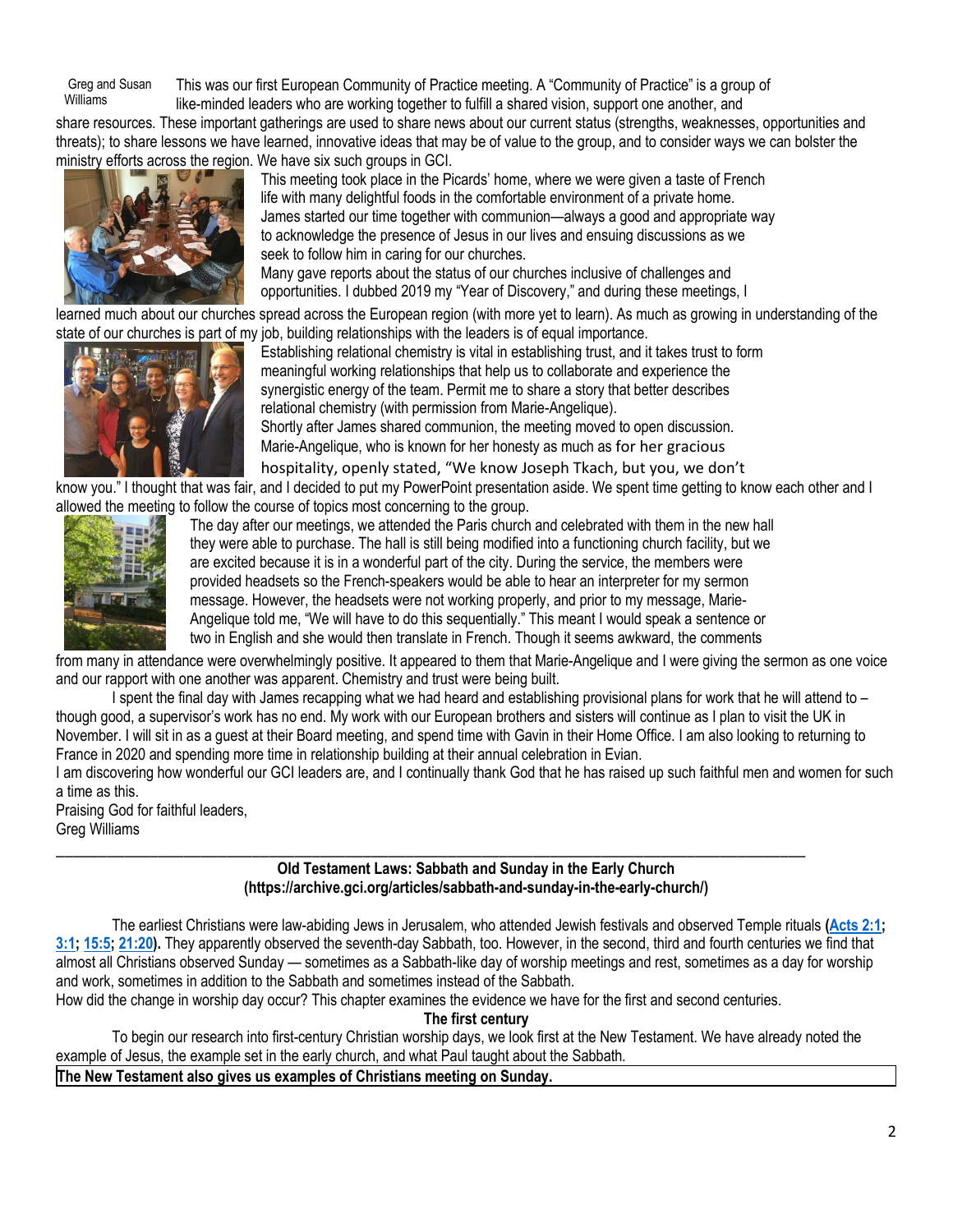The New Testament also gives us examples of Christians meeting on the first day of the week. The risen Jesus appeared to the disciples on two Sundays **[\(John 20:19,](https://biblia.com/bible/niv/John%2020.19) [26\)](https://biblia.com/bible/niv/John%2020.26),** but there is no mention that he gave any command for a weekly commemoration of the resurrection. Paul's traveling party once stayed seven days at Troas, and met on the first day of the week **[\(Acts 20:7\)](https://biblia.com/bible/niv/Acts%2020.7),** but this was not necessarily a normal practice. Paul told the Corinthians to set aside an offering on the first day of each week **[\(1 Corinthians 16:2\)](https://biblia.com/bible/niv/1%20Cor%2016.2),** but this may also have been an exceptional practice rather than a normal one. John had a vision on "the Lord's day" **[\(Revelation 1:10\)](https://biblia.com/bible/niv/Rev%201.10),** but this verse does not say that this was a day on which Christians should meet.

## **None of the texts prove that Christians regularly met on any particular day of the week.**

In short, none of the biblical texts give any command for Christians to meet on or to *avoid* meeting on any particular day. Examples of *meeting* on the first day do not change the Old Testament command to *rest* on the seventh day (it is quite possible to do both). The Old Testament law is *obsolete,*not changed to another day. None of the texts can be used to *prove* that Christians regularly met on any particular day of the week. Nevertheless, there is good reason to believe that some Jewish Christians, especially in Judea, continued to observe the Sabbath. This is shown in three ways:

- 1. Paul was accused of teaching Jews to turn away from Moses **[\(Acts 21:21\)](https://biblia.com/bible/niv/Acts%2021.21),** which implies that Judean Christians had not turned away from Moses. If Christians taught that the Sabbath should no longer be observed by Jews, the Jewish leaders would have criticized them for leading Jews away from Moses.
- 2. "Another indirect indication of the survival of Sabbath observance among [Judean] Jewish Christians is provided by the curse of the Christians (*Birkath-ha-Minin*), which the rabbinical authorities introduced (a.d. 80-90) in the daily prayer."[1] This curse was supposedly designed to identify Christians in the synagogues. Anyone who refused to pronounce the curse was suspected of being a Christian. The point is that Jewish Christians were still attending synagogues and were probably keeping Jewish customs such as the Sabbath.
- 3. Ebionites and Nazarenes, groups who claimed descent from the Jerusalem church, were keeping the Sabbath in the fourth century, and their observance of Jewish laws probably goes back to apostolic times.

The above evidence shows that it is unlikely that there was any apostolic authority for a complete transfer of the Sabbath command to Sunday. Early Sunday observers did not claim any such authority. It seems clear that the earliest Jewish Christians kept the Sabbath.

**After Christians heard the Scriptures in the synagogues, they would want to meet separately to discuss the Christian interpretation of what they had heard.**

However, this conclusion is limited in two ways. First, it does not address Gentiles. **[Acts 21:21](https://biblia.com/bible/niv/Acts%2021.21)** implies that if Paul taught Gentiles to ignore the laws of Moses, Jewish believers would not have protested. **Verse 25** indicates that the Jerusalem decree (**[Acts 15:29](https://biblia.com/bible/niv/Acts%2015.29)**) had already been enough. Was the Sabbath considered to be part of the Law of Moses not required for Gentiles? As discussed in chapter 9, Jewish rabbis did not think that Gentiles had to keep the Sabbath. Although most of the rabbinic evidence comes from the fourth century, the evidence indicates that it reflects first-century attitudes as well.

Second, this says nothing about the possibility of a day in *addition* to the Sabbath. After Christians heard the Scriptures read in the synagogues, they would want to meet separately to discuss the Christian interpretation of what they had heard. They would also want to break bread together, encourage one another, and worship Jesus Christ. These Christian meetings could have been held on Saturday evenings or on Sundays. There is no direct evidence for either meeting time, nor is evidence likely to be found, for neither practice would have created controversy. It would be quite possible to observe both Sabbath and Sunday (as some fourth-century churches did).

Bacchiocchi says, "If Paul had been the promoter of Sunday observance, he would have met and answered objections from a Judaizing opposition,"[2] but his conclusion is too sweeping. Paul could have (whether he did or not is another question) promoted Sunday observance if it were in addition to rather than a replacement for the Sabbath. And he could have promoted Sunday observance among Gentiles, even to the exclusion of the Sabbath, without objections from orthodox Judaism.

### **Ignatius**

### **Ignatius warned Christians to reject those who "preach the Jewish law."**

Our earliest evidence from the second century is given by Ignatius, the bishop of Antioch, in letters he wrote somewhere around the year 115. He warned Christians to reject those who "preach the Jewish law" (*Philadelphians* 6:1). Similarly, "If we still live according to the Jewish law, we acknowledge that we have not received grace…. It is absurd to profess Christ Jesus, and to Judaize."[3]

## **Barnabus writes against Jewish sacrifices, fasts, and circumcision and other laws that prefigured Christ.**

More specifically about the Sabbath, Ignatius praised some who were "no longer observing the Sabbath."[4] Clearly, Ignatius did not observe the Sabbath. It is debated, however, whom he is praising. In the previous section, he was talking about the Old Testament prophets, but it does not seem likely that he would accuse them of abandoning the Sabbath, even though some ancient writers mentioned the prophets' criticisms of Sabbath-keeping (**such as [Isaiah 1:13](https://biblia.com/bible/niv/Isa%201.13)**). More likely, he is praising Jewish Christians who had given up the Sabbath — "those who were brought up in the ancient order of things." This does not mean that all Jewish Christians had abandoned the Sabbath, but some had, and Ignatius was praising them. The lack of extensive explanation indicates that the Christians in Magnesia, like Ignatius, did not observe the Sabbath, but that Judaizers existed who advocated the Sabbath.

Furthermore, Ignatius praised some people for "living in the observance of the Lord's Day." The meaning here is debated, but Ignatius' attitude toward the Sabbath makes it likely that he was observing a different day, in a different way.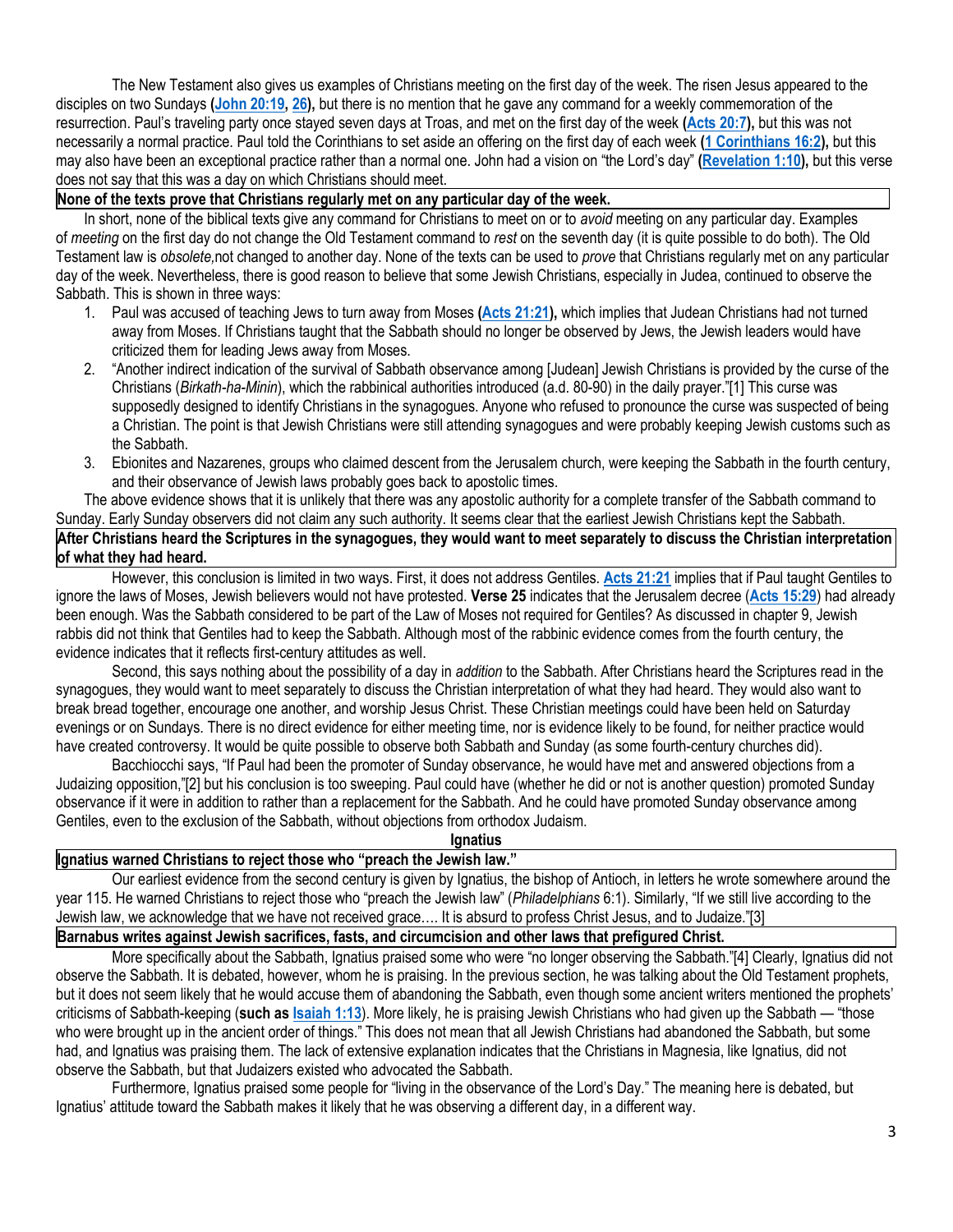### **Barnabas**

Our next evidence comes from the Epistle of Barnabas, which was probably written from Alexandria, perhaps as early as A.D. 70 or as late as 132. He writes against Jewish sacrifices, fasts, circumcision and other laws. Those laws were types prefiguring Christ. He gives a figurative meaning for unclean meat laws, and then a figurative meaning for the Sabbath: "Attend, my children, to the meaning of this expression, 'He finished in six days.' This implieth that the Lord will finish all things in six thousand years, for a day is with him a thousand years."[5] Barnabas cites **[Isaiah 1:13-14](https://biblia.com/bible/niv/Isa%201.13-14)** as criticism of the Sabbath, concluding, "Your present Sabbaths are not acceptable to Me, but that is which I have made, when, giving rest to all things, I shall make a beginning of the eighth day, that is, a beginning of another world." He also mentions our present inability to keep any day holy by being "pure in heart," and he concludes that we will be unable to keep the Sabbath holy until the end-time new world, after we have been made completely holy. In this passage, Barnabas does four things, which will be repeated by later authors:

- 1. He interprets the Sabbath in terms of moral holiness, not rest.
- 2. He associates the Sabbath with the prophesied age.
- 3. He associates the new age with the eighth day which he then associates with the eighth day of the week: "Wherefore, also, we keep the eighth day with joyfulness, the day also on which Jesus rose again from the dead."
- 4. He associates the Christian day of worship with the resurrection of Jesus.

## **Sunday was regarded not as a day of rest but as a day of joy.**

Barnabas, with antagonism against Jewish laws, transferred the Sabbath command entirely into the future and, since the future age was called not only the seventh but also the eighth, could view Sunday-keeping as likewise picturing the future. Thus first-day observance was only indirectly related to Sabbath observance.

### **Justin Martyr**

Justin Martyr gives us evidence from Rome, about the year 150. His comments probably reflect Christian custom in other cities, too, such as Ephesus, where he lived for a while.

### **Justin probably reflects custom in other cities, too.**

On the day called Sunday, all who live in cities or in the country gather together in one place, and the memoirs of the apostles or the writings of the prophets are read…. Sunday is the day on which we all hold our common assembly, because it is the first day on which God, having wrought a change in the darkness and matter, made the world; and Jesus Christ our Saviour on the same day rose from the dead.[6] Justin is clear: It was the widespread practice of Christians to observe Sunday. "Perhaps there were some Gentile Christians who kept the Sabbath…but if so, they found no spokesman whose writings survive."[7] An Adventist scholar writes,

Many Christians were already honor ing Sunday near the beginning of the second cen tury…. Evidence is very strong…that many if not most Christians had given up the Sabbath as early as a.d.130…. Just as Sunday observance came into practice by early in the second century, so among Gentile Christians Sabbath observance went out of practice by early in the second century.[8]

But Sunday was not a replacement for the Sabbath:

Sunday was observed only as a day for worship, not as a Sabbath on which to refrain from work…. Sunday was not at first celebrated as a 'Sabbath.'… It was not observed in obedience to the fourth command ment…. Sunday was regarded by Christians generally not as a day of rest or holiness but as a day of joy.[9]

### **A debate with a Jewish teacher**

Justin Martyr gives a lengthy explanation of his understanding of the Sabbath in his debate with a (possibly hypothetical) Jewish teacher named Trypho, who explained the Jewish way to be accepted by God:

# **"The new law requires you to keep perpetual sabbath."**

First be circumcised, then observe what ordinances have been enacted with respect to the Sabbath, and the feasts, and the new moons of God; and, in a word, do all things which have been written in the law; and then perhaps you shall obtain mercy from God…. To keep the Sabbath, to be circumcised, to observe months, and to be washed if you touch anything prohibited by Moses, or after sexual intercourse.[10]

### **Trypho criticized the Christians:**

You, professing to be pious, and supposing yourselves better than others, are not in any particular separated from them, and do not alter your mode of living from other nations, in that you observe no festivals or sabbaths and do not have the rite of circumcision…. Yet you expect to obtain some good thing from God, while you do not obey His commandments. Have you not read, that that soul shall be cut off from his people who shall not have been circumcised on the eighth day?[11]

Justin replied that Christians were indeed obedient to God, even when obedience was extremely painful:

We too would observe the fleshly circumcision, and the Sabbaths, and in short all the feasts, if we did not know for what reason they were enjoined you — namely, on account of your transgressions and the hardness of your hearts. For if we patiently endure all things contrived against us by wicked men…even as the new Lawgiver commanded us: how is it, Trypho, that we would not observe those rites which do not harm us — I speak of fleshly circumcision, and Sabbaths and feasts?[12]

Justin explained the reason Christians ignored the Jewish laws: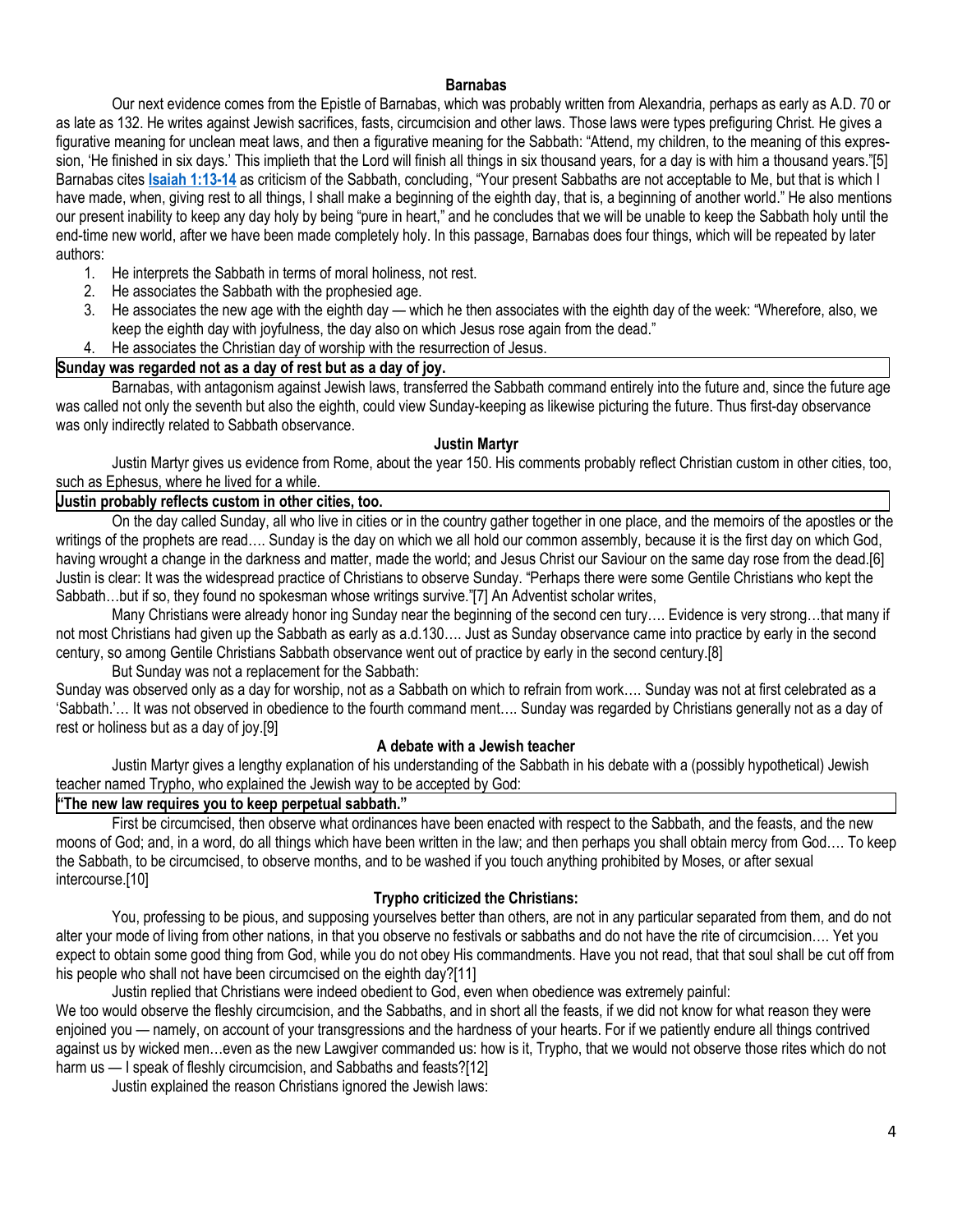We live not after the law, and are not circumcised in the flesh as your forefathers were, and do not observe sabbaths as you do.... An eternal and final law — namely, Christ — has been given to us…. He is the new law, and the new covenant…. The new law requires you to keep perpetual sabbath, and you, because you are idle for one day, suppose you are pious, not discerning why this has been commanded you…. If there is any perjured person or a thief among you, let him cease to be so; if any adulterer, let him repent; then he has kept the sweet and true sabbaths of God.[13]

In Justin's view, the Sabbath command was a command for morality, and Christians, by behaving morally on every day, were in perpetual obedience to the purpose of the Sabbath. Justin repeatedly said that the patriarchs Abel, Enoch, Lot, Noah and Melchizedek, "though they kept no Sabbaths, were pleasing to God…. For if there was no need of circumcision before Abraham, or of the observance of Sabbaths, of feasts and sacrifices, before Moses; no more need is there of them now."[14]

Justin argued that, since Sabbaths and sacrifices and feasts began with Moses, then they ended with Christ, who was the new covenant.[15] Not only do Gentiles not have to keep the Sabbath, Justin concluded that "the just men who are descended from Jacob" do not have to, either.[16] Trypho asked, Could a Christian keep the Sabbath if he wished to? Justin knew of some Jewish Christians who kept the Sabbath and replied, Yes, as long as he doesn't try to force other Christians to keep the Law of Moses.[17]

# **Christians were in perpetual obedience to the purpose of the Sabbath.**

 Justin explained some typology between Old Testament rituals and Christian realities. Among these were a connection between circumcision and Sunday. His argument assumes that Trypho knew that Christians met on Sundays:

The command of circumcision, again bidding [them] always circumcise the children on the eighth day, was a type of the true circumcision, by which we are circumcised from deceit and iniquity through Him who rose from the dead on the first day after the Sabbath, our Lord Jesus Christ. For the first day after the Sabbath, remaining the first of all the days, is called, however, the eighth.[18]

### **Irenaeus**

Irenaeus, leader of the church in Lyons (modern-day France) in the last half of the second century, also gives us lengthy comments on the Sabbath, and his views probably reflect those of Asia Minor, since that is where he was from. He had also been in Rome and may have been influenced by Justin Martyr.

Irenaeus, commenting on the grainfield incident of Matthew 12, notes that Jesus did not break the Sabbath, but Irenaeus gives a rationale that applies to Christians, too:

The Lord…did not make void, but fulfilled the law, by performing the offices of the high priest…justifying His disciples by the words of the law, and pointing out that it was lawful for the priests to act freely **[\[Matthew 12:5](https://biblia.com/bible/niv/Matt%2012.5)**]. For David had been appointed a priest by God, although Saul still persecuted him. For all the righteous possess the sacerdotal rank. And all the apostles of the Lord are priests.[19] The idea is that, since all believers are priests, and priests are free to work on the Sabbath serving God, then Christians are free to work on the Sabbath. Regardless of the validity of his reasoning, he obviously did not believe that Christians had to keep the Sabbath. Just as circumcision was symbolic, he says, the Sabbath command was, too, typifying both morality and prophecy: "The Sabbaths taught that we should continue day by day in God's service…ministering continually to our faith, and persevering in it, and abstaining from all avarice, and not acquiring or possessing treasures upon earth. Moreover, the Sabbath of God, that is, the kingdom, was, as it were, indicated by created things; in which [kingdom], the man who shall have persevered in serving God shall, in a state of rest, partake of God's table.[20]

## **Since all believers are priests, and priests can worth on the Sabbath, then Christians can work on the Sabbath.**

Irenaeus, like Justin, said that the patriarchs before Moses did not keep the Sabbath. But he also said that they kept the Ten Commandments and that Christians also had to![21] His discrepancy can be explained in two ways. Bauckham suggests that Irenaeus used the term "Ten Commandments" loosely, as synonymous with the natural law, as suggested in 4.16.3.[22] Another possibility, which I prefer, is that Irenaeus considered a moral person to be *de facto* keeping the Sabbath command, as suggested in 4.16.1 and in another work: "Nor will he be commanded to leave idle one day of rest, who is constantly keeping sabbath, that is, giving homage to God in the temple of God, which is man's body, and at all times doing the works of justice."[23]

### **Tertullian**

In the late second century and early third century, Tertullian also rejected the literal Sabbath, said that the patriarchs did not observe it, interpreted it in terms of morals, and worshipped on Sunday.[24] He gives yet more evidence that second-century Christians had, as far as we can tell, abandoned the Sabbath and observed Sunday as the day for Christian worship.

The written evidence is clear: Almost all second-century Christians observed Sunday as a day of worship (not a day of required rest), rather than the Sabbath. No matter what the original reason(s) may have been for meeting on the first day of the week, Christians could have easily seen a biblical significance to that day: It was the day on which the risen Lord appeared to the disciples. Of all the days of the week, only the first and the seventh were ever considered, and Sunday was quickly understood as the day for Christian worship.

Although a few Christians observed the Sabbath, Sunday was more distinctively Christian. It became the day on which believers worshiped the Lord, and the day became known in the second century as "the Lord's day [*kuriakē hēmera*]." The term was so well known that the word for "day" became unnecessary — if a Christian wrote about the *kuriakē,* readers would understand that Sunday was meant. This term therefore gives additional evidence that Sunday was the Christian day of worship in the second century.

**Sunday-keeping was the norm throughout Christianity, with no trace of controversy.**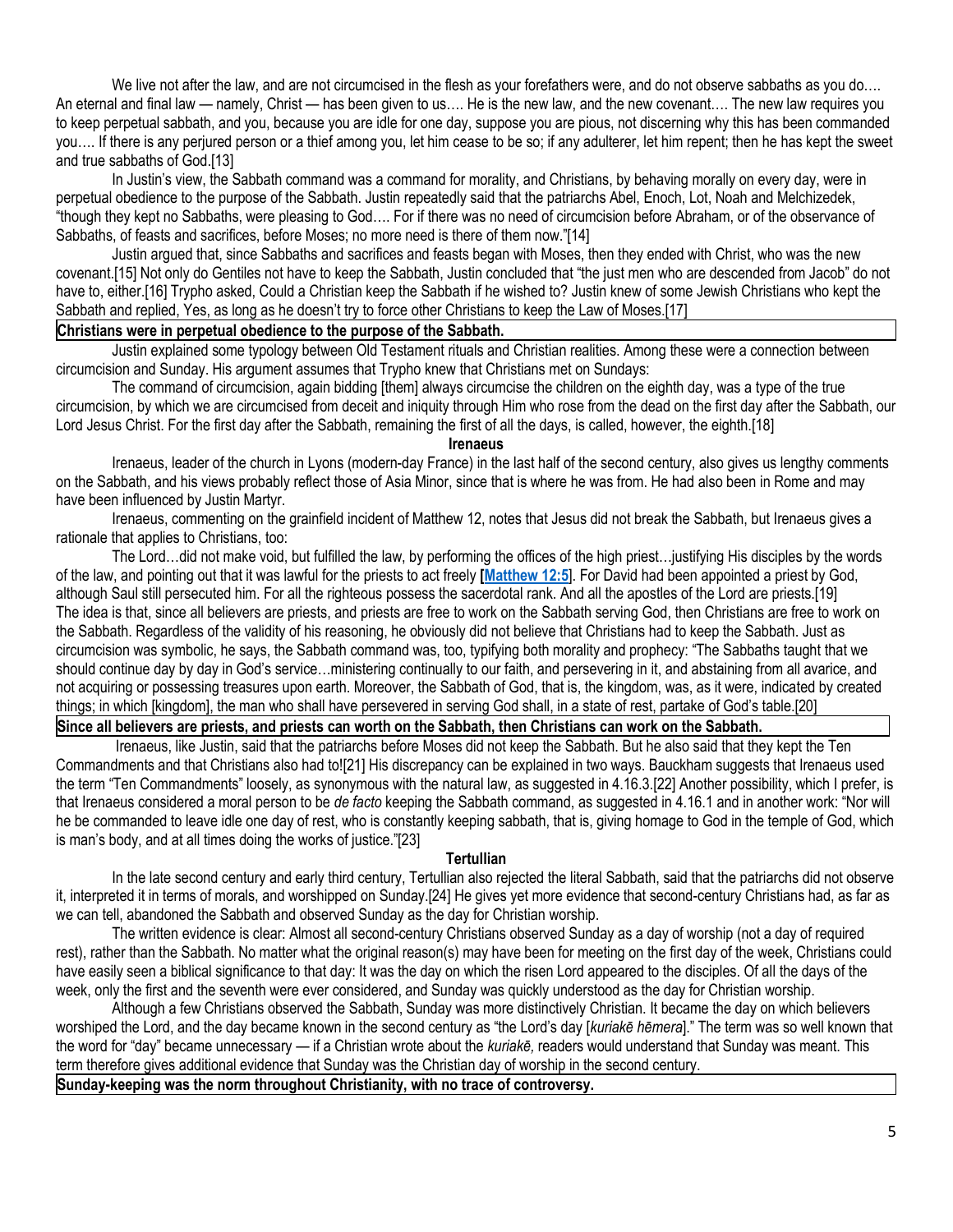Even in the early second century, Sunday-keeping was the norm throughout Christendom (except for Jewish groups) — with no trace of controversy or any evidence that the custom was a recent innovation. The church that began as a Sabbath-keeping group became a Sunday-keeping group that rejected literal Sabbath-keeping.

### **How the church changed**

Modern Sunday-keeping Christians often conclude that the apostles authorized or even commanded Gentiles to meet on Sundays instead of Sabbaths. Of course, this conclusion must be rejected by anyone who thinks that Christians should observe the seventh-day Sabbath. Therefore, Seventh-day Advent ists have proposed ways in which the vast majority of professing Christians could have become deceived about the Sabbath. Some claim that the change from Sabbath to Sunday was introduced at Rome in the middle of the second century.

### **Bacchiocchi's theory**

In support of that position, Samuele Bacchiocchi argues that Sunday-keeping was a Roman Catholic innovation that became widespread because of the authority of the Roman church.[25] Anti-Jewish sentiments were strong in Rome, and Gentiles became prominent in the church there. Since Hadrian fought against the Jews, his reign would be a likely candidate for the beginning of Sunday observance. The idea is that Christians wanted to be different than the Jews. Bacchiocchi argues that only a powerful church (i.e., Rome) could effectively switch the day of worship throughout the empire.

However, Bacchiocchi's theory has serious weaknesses, as noted by another Adventist scholar. The Roman church simply did not have that kind of power in the second century. As evidence, we note the following: 1) When Ignatius wrote to the Roman church, he did not greet a bishop of Rome. 2) Irenaeus was willing to disagree with the bishop of Rome regarding their policy toward the Quartodecimans *(Definition from Merriam-Webster's dictionary added by Mr. Vautour: "one of a group in the early church especially in Asia Minor who during the 2d century and until the Nicene council in 325 observed Easter on the 14th of Nisan, the day the Jews slaughtered the Passover lamb, regardless of which day of the week that was*". 3) Polycarp and Polycrates acted as equals with the bishop of Rome. 4) It was only with difficulty and controversy that Rome pressured a change in the date of Easter for one area in Asia Minor. 5) Even in later centuries, Rome was unable to force other cities to observe the seventh day as a fast day. 6) In the fourth century, when many Eastern Christians began to observe the Sabbath as well as Sunday, Rome was unable or unwilling to stop the practice.[26]

# **The Roman church did not have that kind of power in the second century.**

Although Rome could influence some areas of the empire, it would not have been able to change long-standing customs, especially in the East, without any visible evidences of controversy, especially when those customs were based on apostolic practice. Another major difficulty with Bacchiocchi's theory is that Sunday-keeping is documented before the reign of Hadrian and outside of Rome: Ignatius of Antioch was not a Sabbath-keeper and presumably observed Sunday, and the Magnesians and Philadelphians (and probably the other churches to which he wrote) probably agreed with him in this. Barnabas gives evidence that Alexandrians were observing Sunday early in the second century. In no case is there evidence that the change in day of worship was recent. For Justin, too, "there is significant evidence that Justin may have been an observer of Sunday long before a.d. 155 — and long before he visited Rome."[27]

If second-century Rome ever decreed that Christians should observe Sunday (there is no historical evidence for such a decree), it could have been effective only if the majority of churches were *already* observing Sunday. Nor can Sabbath-abandonment be explained simply as anti-Jewishness. The early church went to great lengths, against Marcion, to keep the Old Testament Scriptures in their canon. They did not feel at liberty to simply reject the Sabbath. Rather, they re-interpreted it and claimed to be keeping its intent. Also, at certain times in history it would have been to the Christians' advantage to be seen as a branch of Judaism, since Judaism was a legal religion and Christianity was not. The complexity of the Christians' attitude toward Judaism makes it highly unlikely that Rome could have convinced all Christians in all parts of the empire to change their day of worship. Many Christians would have had reasons to resist such a change. Another element of Bacchiocchi's theory is that sun-worship, such as Mithraism, influenced Rome to select Sun-day as the new day of worship. Again, there is no evidence for such a factor (Tertullian specifically rules it out), it is historically unlikely, and the selection of Sunday can be explained without resorting to pagan precedents. Moreover, the early church resisted pagan practices. Christians would die rather than do something as simple as call the emperor "Lord." Strand gives a convincing critique:

# **The early church resisted pagan practices; they would rather die than adopt a pagan custom.**

Would it not be somewhat far-fetched to look to a pagan religion fostered mainly by soldiers in the Roman legions as the source for the Christian day of worship?… Why would Christians who were ready to give up life itself rather than to adopt known pagan practices (e.g., Justin Martyr, who did precisely this) choose an obviously pagan Sunday as their Christian day of worship?[28] In short, the theory of Roman initiation and enforcement is not historically credible.

### **Other theories**

Maxwell explains some of the reasons that contributed to Sunday observance:

(1) The extraordinary impact of the Resurrection. (This is the commonest reason given by the Christians themselves.) (2) The Christian desire to honor Christ in a special way. (3) The insistence of Gospel writers (including John in the later part of the century) on stating the day of the week when the Resurrection occurred. (4) The effect of following for some months, or even years, Paul's request to set aside money for the poor on Sundays.[29]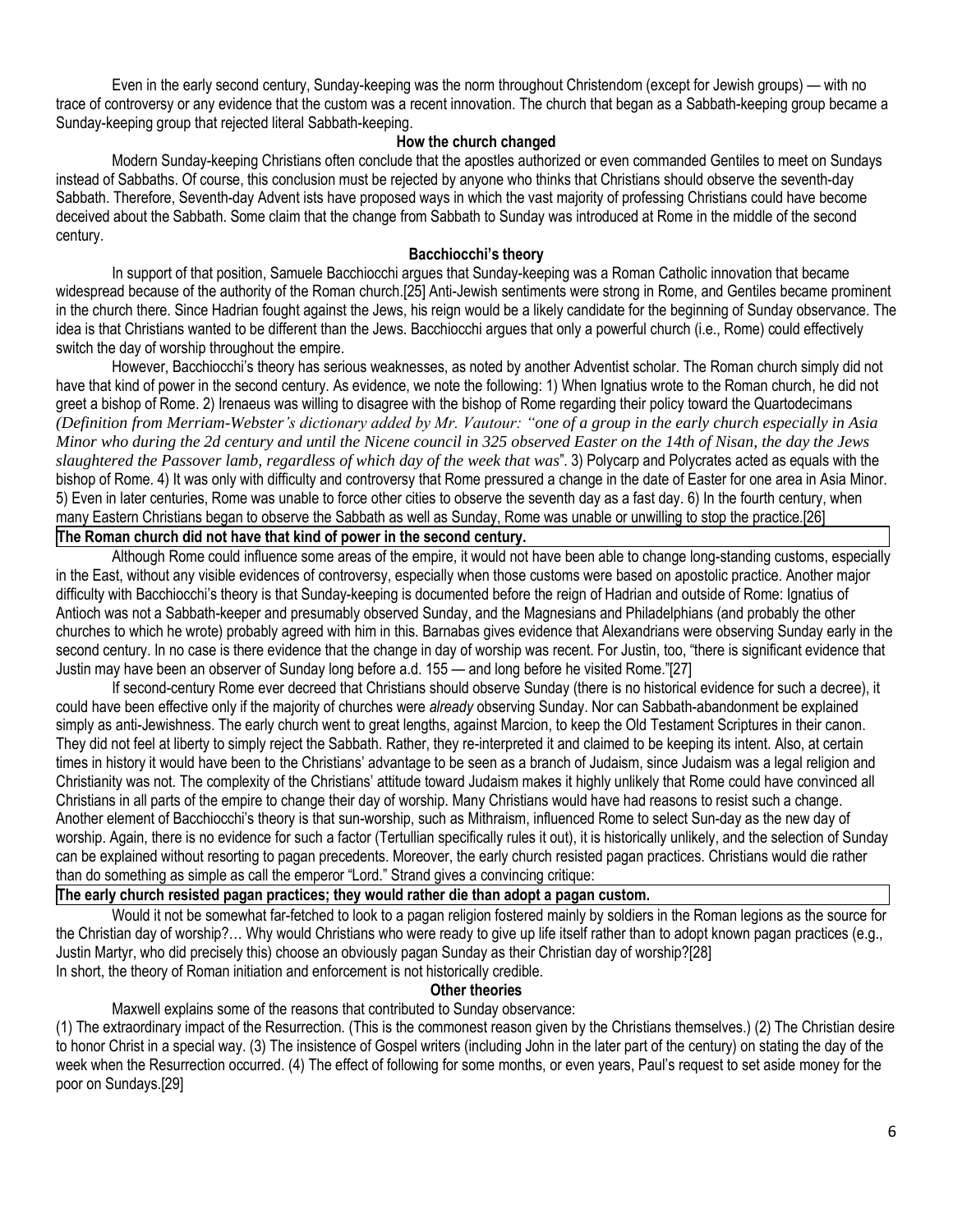Maxwell, an Adventist, is not arguing for Sunday-keeping, but for honest use of the second- and third-century evidence. He gives an excellent summary of the evidence:

These writers taught that the new covenant had put an end to the old law — and that now the new spiritual Israel, with its new covenant and its new spiritual law, no longer needed the literal circumcision, literal sacrifices, and literal Sabbath. Barnabas observed that God "has circumcised our hearts." Justin referred triumphantly to the new spiritual circumcision in Christ. Irenaeus taught that circumcision, sacrifices, and Sabbaths were given of old as signs of better things to come; the new sacrifice, for example, is now a contrite heart. Tertullian, too, had a new spiritual sacrifice and a new spiritual circumcision. Each of these writers also taught that a new spiritual concept of the Sabbath had replaced the old literal one….

This supplanting of the old law with the new, of the literal Sabbath with the spiritual, was a very Christ-centered concept for these four writers. God's people have inherited the covenant only because Christ through His sufferings inherited it first for us, Barnabas said. For Justin the new, final, and eternal law that has been given to us was 'namely Christ' Himself. It was only because Christ gave the law that He could now also be "the end of it," said Irenaeus. And it is Christ who invalidated "the old" and confirmed "the new," according to Tertullian. Indeed Christ did this, both Irenaeus and Tertullian said, not so much by annulling the law as by so wonderfully fulfilling it that He extended it far beyond the mere letter. To sum up: The early rejection of the literal Sabbath appears to be traceable to a common hermeneutic (*definition from Merriam-Webster's dictionary – added by Mr. Vautour, "a method or principle of interpretation"*) of Old and New Testament scriptures.[30]

I suggest that these writers, even though they were from various parts of the empire, have a "common hermeneutic" because that same hermeneutic was used in the Gentile mission ever since Acts 15: a mission that did not require Gentiles to keep the laws of Moses, including the Sabbath. It is unlikely that churches throughout the empire would, without controversy, develop the same practice unless that practice had been present from the beginning. It is also unlikely that people throughout the empire would give the same reasons for their practice unless those reasons had also been present from the beginning. Their "common hermeneutic" is evidence of antiquity.

### **A practical need**

I would also like to note that Jewish Christians had a practical need for meeting times that did not conflict with synagogue observance. The second-century writers show that the vast majority of Christians met on Sunday and did not keep the Sabbath. They give no clues to suggest that Sunday was a recent innovation. This suggests that Sunday observance began in the first century.

The widespread nature of Sunday observance also argues for its antiquity. The second-century church did not have the organization or communication that might enable them to require a particular day of worship without generating disagreement and controversy. Therefore it is likely that Sunday observance began before or during the early stages of the Gentile mission.

It is possible that Sunday observance even began in Jerusalem. Thousands of law-observant Jews came into the church. They attended temple and synagogue functions, yet they also wished to have more private meetings for believers only. They wished to discuss Scriptures, share meals, pray and sing Christian hymns. Initially, they met daily (**[Acts 2:46](https://biblia.com/bible/niv/Acts%202.46)**). Sabbath restrictions, however, might have made it difficult to prepare meals and gather large groups on Saturday evenings.

Sundays would provide opportunities for large Christian gatherings. Scriptures that had been read the previous day would be discussed, especially if they had messianic significance. Sermons would be given; Christians would celebrate their faith in Jesus the Messiah. As Christianity spread to Jewish communities in Antioch, Alexandria and Rome, similar situations would foster the development of post-Sabbath Christian meetings.

When Gentiles first began to be added to the church, they were God-fearing Gentiles who attended synagogue meetings and would also need an after-Sabbath meeting time for Christian worship. Eventually Gentiles from pagan backgrounds were also added, in Alexandria, Ephesus and Rome. These converts were not in the habit of attending synagogue, but they would nevertheless meet with the others after the Sabbath. Thus there were two groups of Christians: those who kept Sabbath and met after the Sabbath, and those who ignored the Sabbath and met only after the Sabbath. This dual development would have been common throughout the empire, since Jews lived in many cities, and evangelists preached to the Jews first. But the need for dual worship meetings would have ceased in most cities as Gentiles became the large majority. Anti-Jewish sentiment could have accelerated this development.

The custom of after-Sabbath meetings would have been spread by traveling evangelists, and the tradition would have been maintained even in areas without Sabbath meetings. Even in areas with synagogues, meeting on the Sabbath would become less important, since synagogue readings had to be interpreted, and the interpretations were given in the after-Sabbath meeting. The desire for attendance at the synagogue would become further reduced when Christian groups obtained their own copies of the Scriptures.

This hypothetical reconstruction explains how an initially Sabbath-keeping Jewish group could become a Sunday-keeping Gentile group within a generation, and it explains how this could have been done throughout the empire simultaneously with a minimum of controversy: It was part of Christianity from the beginning.

The Acts 15 conference had already concluded that Gentile converts did not need to keep the Law of Moses and, judging by rabbinic writings, uncircumcised Gentiles were not expected to keep the Sabbath. Paul, writing to a church that contained both Jews and Gentiles, downplayed the significance of days **[\(Romans 14:5\)](https://biblia.com/bible/niv/Rom%2014.5).** He explained that the Sabbath (like sacrifices) had typological significance and was not a matter for judging Christians (**[Colossians 2:16](https://biblia.com/bible/niv/Col%202.16)**). And he criticized any observance of any days that were obligations (**[Galatians](https://biblia.com/bible/niv/Gal%204.10)**